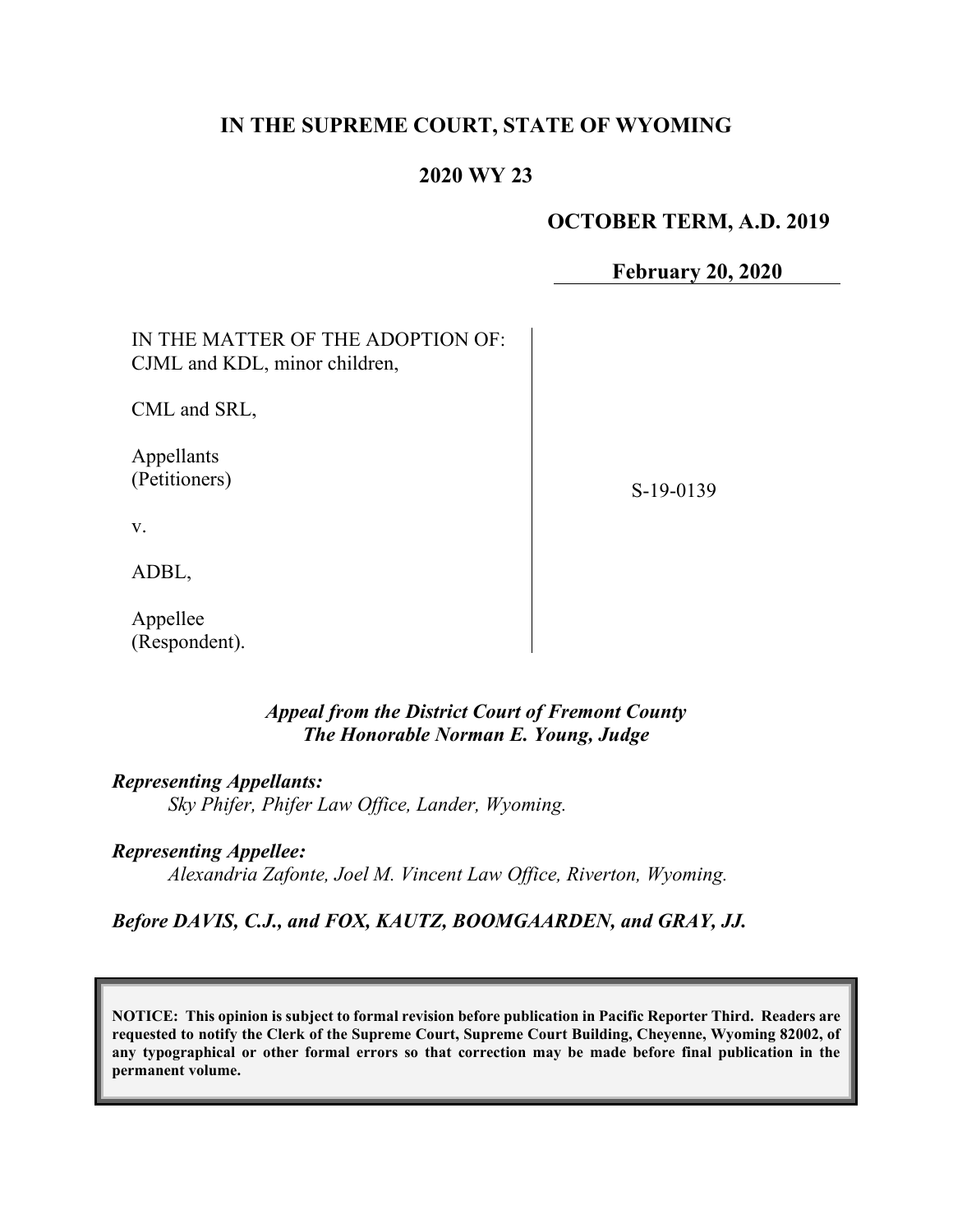### **FOX, Justice.**

[¶1] CML (Father) and SRL (Stepmother) petitioned the district court for adoption of CML and ADBL's (Mother) two minor children pursuant to Wyo. Stat. Ann. § 1-22- 110(a)(ix). Mother contested the adoption. After a two-day bench trial, the district court denied the petition, and this appeal followed. We affirm.

#### *ISSUE*

 $\lceil \P2 \rceil$  Did the district court abuse its discretion in determining Mother's failure to pay 70% or more of the court-ordered child support for a two-year period was not willful?

### *FACTS*

[¶3] Father filed for divorce in August 2013. Mother tested positive for methamphetamine on the day of the temporary custody hearing, and the district court awarded Father temporary custody. The divorce was finalized on May 5, 2014. The stipulated divorce decree required Mother to pass biweekly drug tests for eight consecutive weeks. It also stated that Mother would have visitation every other weekend and that the first two visits would be supervised. Mother moved to Pinedale shortly after the district court entered the divorce decree. Mother exercised unsupervised visitation while in Pinedale, though this was complicated by Father intermittently suspending visitation rights. In September 2014, Mother was charged with possession of a controlled substance. Mother was arrested in November 2014 for a bond violation. When Father called to arrange the Christmas visitation schedule, he learned she was in jail and suspended visitation. Mother has not had visitation with her children since December 2014. Mother moved from Pinedale to Riverton and then from Riverton to Casper to find better paying employment to meet her support obligation. Mother also paid for and received multiple substance abuse evaluations in an effort to reinstate visitation.

[¶4] Despite being employed and switching jobs to obtain higher paying employment, Mother is behind on child support and the district court twice held her in contempt for failure to meet her child support obligation. On August 17, 2017, Father and Stepmother petitioned the district court to allow Stepmother to adopt Father and Mother's two minor children, based on Wyo. Stat. Ann. § 1-22-110(a)(ix) (willful failure to pay at least 70% of court-ordered support for a two-year period).<sup>[1](#page-1-0)</sup> The parties agreed that Mother failed to pay at least 70% of the court-ordered support for a period of two years or more, and that she failed to bring the support obligation current within sixty days after service of the petition for adoption. However, the parties disagreed over whether the failure to pay the support

<span id="page-1-0"></span><sup>&</sup>lt;sup>1</sup> Father and Stepmother initially petitioned on two grounds, Wyo. Stat. Ann.  $\S$  1-22-110(a)(iii) (abandonment) and  $\S 1-22-110(a)(ix)$  (willful failure to pay at least 70% of court-ordered child support for a two-year period). They later dropped the abandonment claim.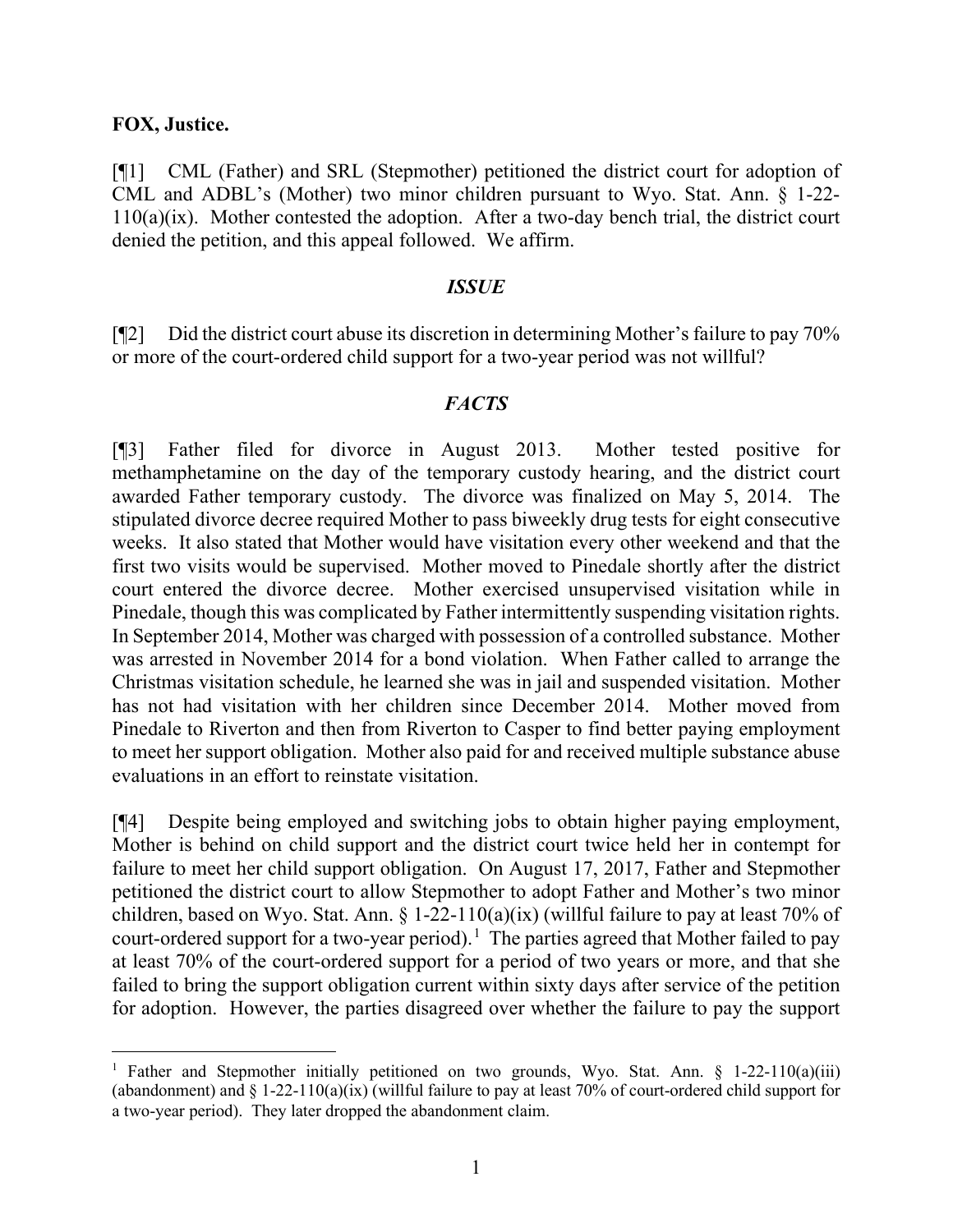was willful. The district court determined that Mother's failure to pay was not willful and denied the petition.

## *STANDARD OF REVIEW*

[¶5] We first address Appellants' argument that the district court erred as a matter of law in interpreting and applying Wyo. Stat. Ann.  $\S 1-22-110(a)(ix)$ . Appellants mischaracterize the district court's decision as a finding that Mother's failure to meet her support obligation was justified by her attempts to regain visitation, and then argue that finding was contrary to law because denial of visitation is not grounds for the nonpayment of child support. They contend this is an incorrect interpretation of the statute, thus requiring de novo review. It is undisputed that denial of visitation does not excuse a parent from payment of child support. *Broyles v. Broyles*, 711 P.2d 1119, 1128 (Wyo. 1985). However, the issue in this case is not whether Mother's failure to fully pay child support was justified because Father denied her visitation. *See In re Adoption of MMM*, 2018 WY 60, ¶ 26, 419 P.3d 490, 498 (Wyo. 2018). Rather, the issue is whether she *willfully* withheld support. The question of whether a parent willfully withheld support is not subject to de novo review.<sup>[2](#page-2-0)</sup> *E.g.*, *MMM*, 2018 WY 60, ¶ 10, 419 P.3d at 493; *In re Adoption of AMP*, 2012 WY 132, ¶ 9, 286 P.3d 746, 748 (Wyo. 2012); *In re Adoption of RMS*, 2011 WY 78, ¶ 7, 253 P.3d 149, 151 (Wyo. 2011); *In re CW*, 2008 WY 50, ¶ 8, 182 P.3d 501, 503-04 (Wyo. 2008); *In re Adoption of JRH*, 2006 WY 89, ¶ 13, 138 P.3d 683, 686-87 (Wyo. 2006).

[¶6] We have long held that the "decision to grant or deny an adoption without parental consent is within the discretion of the district court." *MMM*, 2018 WY 60, ¶ 10, 419 P.3d at 493 (citing *In Interest of SO*, 2016 WY 99, ¶ 10, 382 P.3d 51, 54 (Wyo. 2016)). In determining whether the district court abused its discretion, the ultimate question is whether it could reasonably decide as it did. *MMM*, 2018 WY 60, ¶ 10, 419 P.3d at 493. We must also determine whether the evidence is sufficient to support the district court's decision. *Id*. In reviewing the sufficiency of the evidence, "we accept the successful party's submissions, granting them every favorable inference fairly to be drawn and leaving out of consideration conflicting evidence presented by the unsuccessful party." *Id.* (quoting *SO*, 2016 WY 99, ¶ 11, 382 P.3d at 54).

[¶7] A district court's decision to grant an adoption without a parent's consent "effectively terminates that parent's parental rights." *AMP*, 2012 WY 132, ¶ 11, 286 P.3d at 749. Because both the Wyoming and United States Constitutions protect the right to

<span id="page-2-0"></span><sup>2</sup> Appellants cite *In the Interest of ECH*, 2018 WY 83, ¶ 24, 423 P.3d 295, 303 (Wyo. 2018), and *In the Matter of the Adoption of TLC*, 2002 WY 76, ¶ 20, 46 P.3d 863, 871 (Wyo. 2002) in support of this assertion. However, the application of de novo review in those cases was to statutory construction, not to the question of willful failure to pay. *ECH*, 2018 WY 83, ¶¶ 23-24, 423 P.3d at 303 (interpreting whether Wyo. Stat. Ann. § 14-3-422(a) required the court to advise father of his right to counsel); *TLC*, 2002 WY 76, ¶ 20, 46 P.3d at 871 (interpreting Wyo. Stat. Ann.  $\S 1-22-110(a)(ix)$  for the first time). Their standards of review do not govern this issue.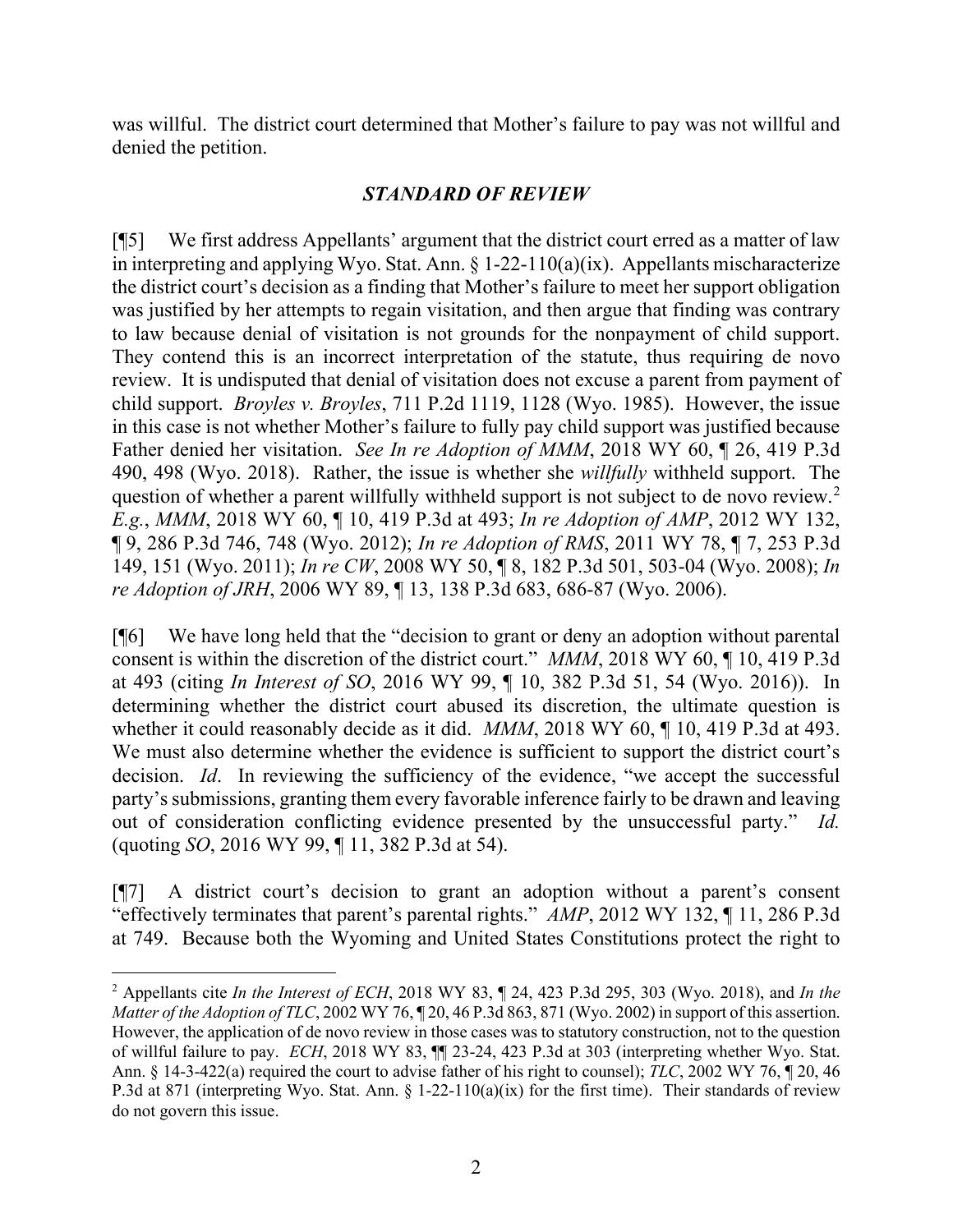associate with one's child, adoption statutes are "strictly construed when the proceeding is against a nonconsenting parent, and every reasonable [inference] is made in favor of that parent's claims." *Id*. The party requesting the adoption must prove the existence of at least one of the statutory factors by clear and convincing evidence. *Id.* We have defined clear and convincing evidence as the "kind of proof which would persuade a trier of fact that the truth of the contention is highly probable." *Id*. (quoting *JRH*, 2006 WY 89, ¶ 13, 138 P.3d at 686-87).

## *DISCUSSION*

[¶8] Father and Stepmother petitioned for adoption under Wyo. Stat. Ann. § 1-22- 110(a)(ix). That provision allows the district court to order

> (a)  $[T]$ he adoption of a child . . . without the written consent of a parent . . . if the court finds that the nonconsenting parent . . . [has]:

> > . . .

(ix) Willfully failed to pay a total dollar amount of at least seventy percent (70%) of the court ordered support for a period of two (2) years or more and has failed to bring the support obligation one hundred percent (100%) current within sixty (60) days after service of the petition to adopt.

Wyo. Stat. Ann. § 1-22-110(a)(ix) (LexisNexis 2019).

[¶9] The parties agree that Mother failed to pay at least 70% of her child support obligation for the applicable time period (August 17, 2015 to August 17, 2017), and failed to bring the obligation current.<sup>[3](#page-3-0)</sup> The only question is whether the failure to pay was willful. The district court concluded that Mother's failure to pay was not willful. Analyzing Mother's intent and ability to pay, the district court found that

> 18. [Mother] has been far from a model parent. She has made many poor choices. But she has never shown any indication or intent to abandon her children. To the contrary, she has gone to considerable effort, and importantly she has gone to considerable expense to maintain contact, gain and

<span id="page-3-0"></span><sup>&</sup>lt;sup>3</sup> The parties disagree whether the 70% number within Wyo. Stat. Ann.  $\S$  1-22-110(a)(ix) should include arrearages in the calculation. We decline to decide that issue because, under either calculation, Mother failed to pay at least 70%.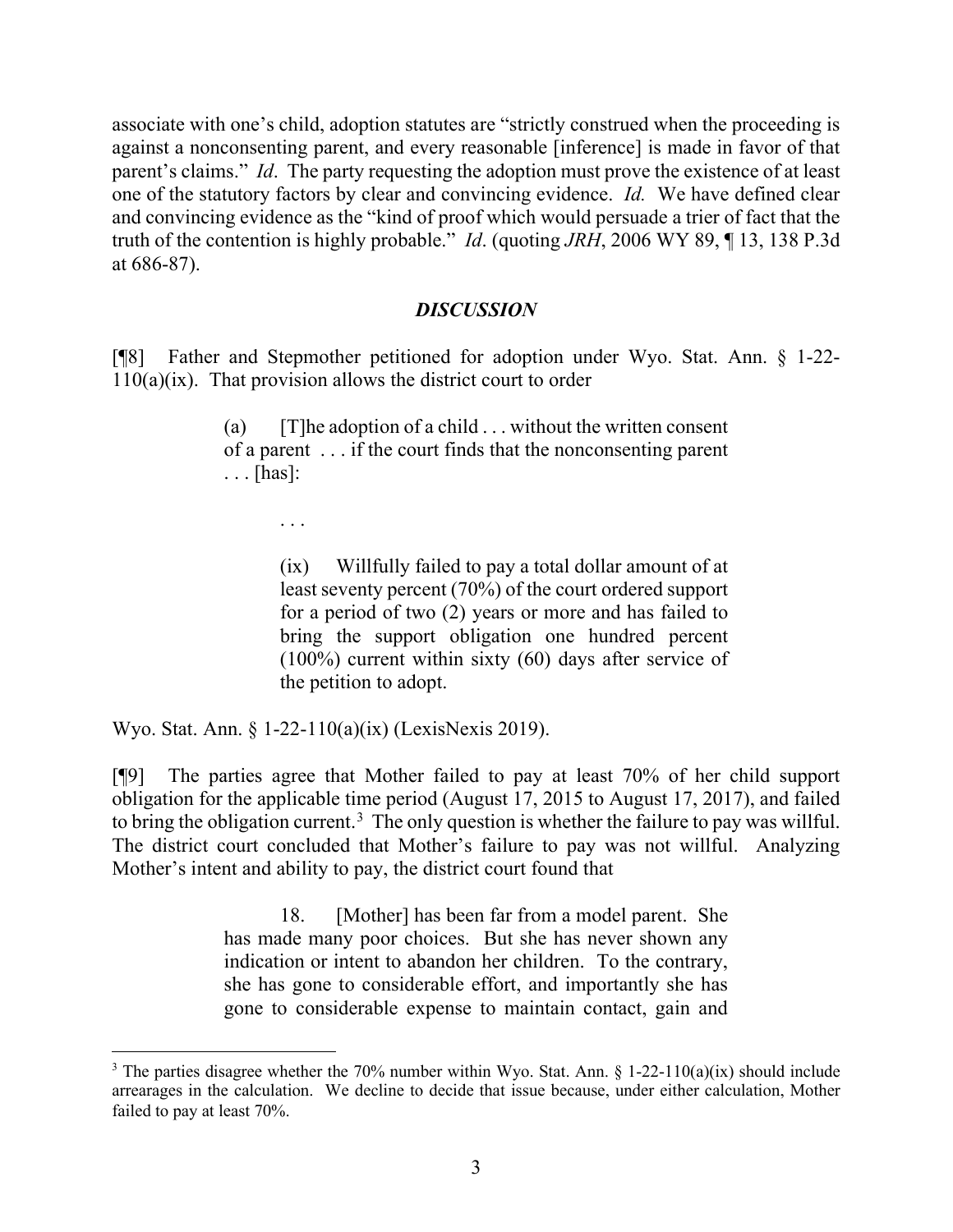maintain stable employment, and meet the somewhat unilateral demands of Petitioner so that she could exercise even regular visitation.

19. Similarly her efforts at paying her full child support obligation, " . . . cannot be characterized as model and may have, at times, been willful," *Matter of Adoption of MMM*¸ 2018 WY 60, ¶ 24, 419 P.3d 490, 497 (Wyo. 2018). She had the ability and means during the applicable period to pay more and could have met the 70% threshold that would have arguably avoided this contention.

20. However, her efforts to pay child support were complicated and made more difficult by her efforts to meet Petitioner's demands for a substance abuse evaluation that met his standards and her decision to spend money pursuing better, higher paying employment and adequate housing to meet [P]etitioner's standards in an effort to convince him to allow visitation.

21. As a fundamental right, the parental child relationship is strongly protected and is subject to strict scrutiny. . . .

22. In summary, Petitioner did not prove by clear and convincing evidence that [Mother]'s failure to pay 70% over the entire two-year applicable period was willful, that is, "intentionally, knowingly, purposely, voluntarily, consciously, deliberately, and without justifiable excuse, as distinguished from carelessly, inadvertently, accidentally, negligently, heedlessly or thoughtlessly . . ." *Matter of Adoption of MMM*, 2018 WY 60, ¶ 21, 419 P.3d 490, 496 (Wyo. 2018).

## [¶10] Regarding willfulness, we have held that

[I]t should be obvious without extensive elaboration that the penalty of the forfeiture of one's parental rights cannot be imposed on the basis of strict liability through the application of a crude monetary equation. . . . Clearly, by inclusion of the modifying term "willfully" the statute draws a distinction, as it must, between the parent who though financially able to pay his court-ordered child support is unwilling to do so, and the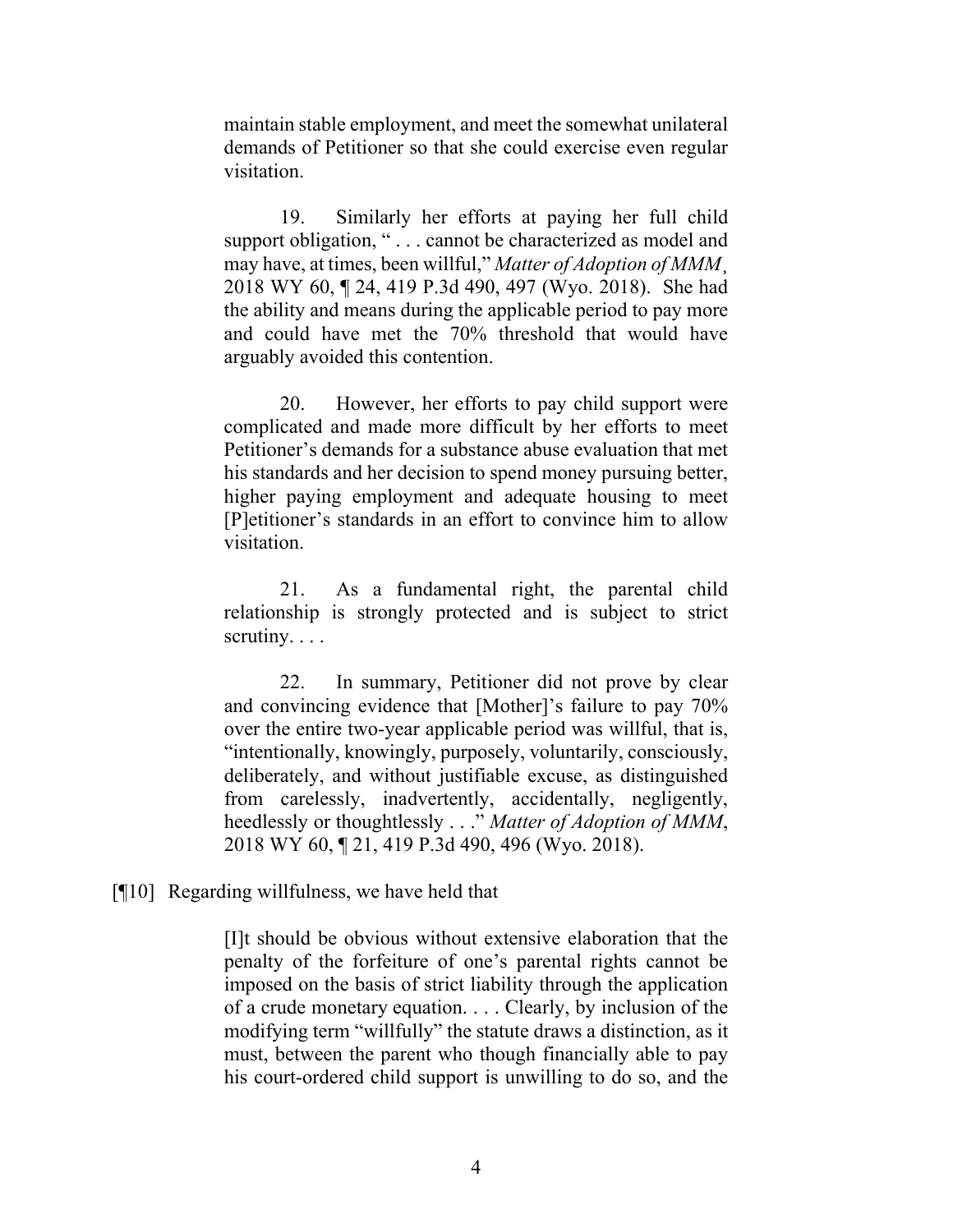parent who though willing to pay his court-ordered child support is financially unable to do so.

*TLC*, 2002 WY 76, ¶ 27, 46 P.3d at 873. Here, "willfully" means "intentionally, knowingly, purposely, voluntarily, consciously, deliberately, and without justifiable excuse, as distinguished from carelessly, inadvertently, accidentally, negligently, heedlessly or thoughtlessly." *AMP*, 2012 WY 132, ¶ 13, 286 P.3d at 749. We recognize that "[w]illfulness is rarely shown directly and there is often conflicting evidence on the element. Consequently, it is 'within the district court's province to weigh the evidence and judge credibility of the witnesses." *RMS*, 2011 WY 78, 14, 253 P.3d at 152 (citation omitted).

[¶11] A long line of cases guides our analysis of whether a parent willfully failed to pay a court-ordered support obligation. *MMM*, 2018 WY 60, 419 P.3d 490; *AMP*, 2012 WY 132, 286 P.3d 746; *RMS*, 2011 WY 78, 253 P.3d 149; *CW*, 2008 WY 50, 182 P.3d 501; *JRH*, 2006 WY 89, 138 P.3d 683; *In re Adoption of ADA*, 2006 WY 49, 132 P.3d 196 (Wyo. 2006); *In re Adoption of CF*, 2005 WY 118, 120 P.3d 992 (Wyo. 2005); *TLC*, 2002 WY 76, 46 P.3d 863; *In re Adoption of KJD*, 2002 WY 26, 41 P.3d 522 (Wyo. 2002); *In re Adoption of SMR*, 982 P.2d 1246 (Wyo. 1999); *Matter of Adoption of G.A.R.*, 810 P.2d 113 (Wyo. 1991); *Matter of Adoption of CJH*, 778 P.2d 124 (Wyo. 1989); *Matter of Adoption of CCT*, 640 P.2d 73 (Wyo. 1982). *ADA* and *MMM* are particularly instructive here. In *ADA*, the issue was whether an intermittently incarcerated father's failure to pay his court-ordered support was willful. 2006 WY 49,  $\P$  8, 13, 132 P.3d at 200, 202. Father presented evidence that when he was not incarcerated, he looked for work but could not find steady employment and, thus, could not meet his support obligation. *Id*. at ¶ 13, 132 P.3d at 202. Father also presented evidence that he met his obligation when he found periodic work. *Id*. at ¶ 16, 132 P.3d at 202. The district court denied the petition, and this Court held that "[a]lthough our review is made more difficult because the district court did not make any express findings, the record is sufficient to support the district court's ultimate conclusion that stepfather had not proven by clear and convincing evidence father's failure to pay was willful." *Id*. at ¶ 18, 132 P.3d at 203. We reached this conclusion despite our finding that father's efforts to pay "may have, at times, been willful." *Id*. at ¶ 21, 132 P.3d at 203.

[¶12] In *MMM*, we held that the district court did not abuse its discretion in finding that mother's failure to pay was not willful, especially considering the requirement that the district court give every favorable inference in favor of the nonconsenting party, and our standard of review. 2018 WY 60, ¶ 20, 419 P.3d at 496. There, the district court relied on the father's assurances to mother that she need not pay child support. *Id*. at ¶ 26, 419 P.3d at 498. As here, the issue was not whether mother had the obligation to pay child support but, rather, whether her failure to pay was willful. *Id.* There, we recognized that our case law holds that custodial parents have no right to waive child support. *Id.* at ¶ 26, 419 P.3d at 497. However, we determined that the district court reasonably relied on father's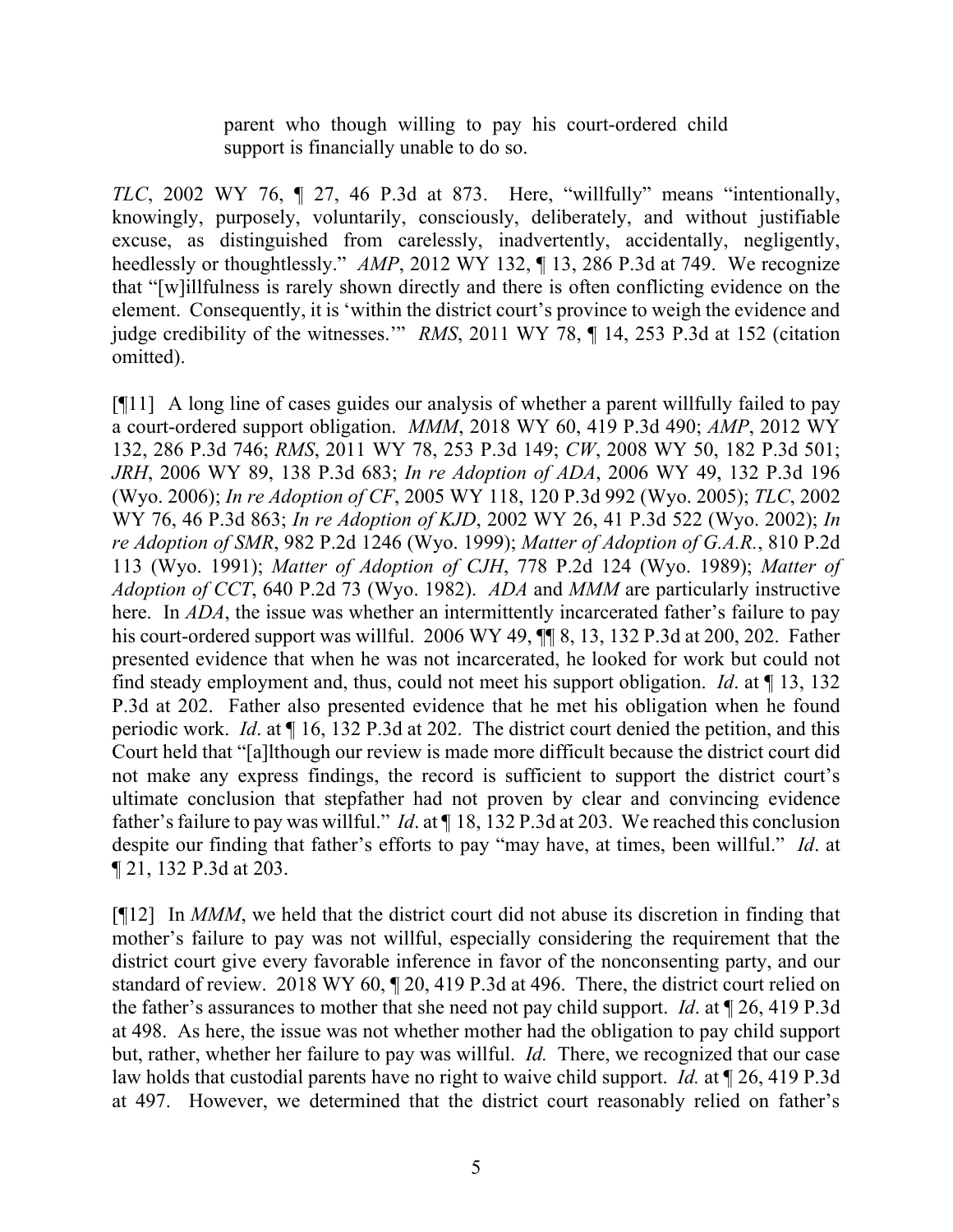assurances as a factor regarding mother's *intent* to pay child support. *Id.* at ¶ 26, 419 P.3d at 498. We also found that the record supported the district court's determination that the father and stepmother had not proven willful failure to pay by clear and convincing evidence. *Id*. at ¶ 27, 419 P.3d at 498. Quoting *ADA*, we again stated that the failure to pay "may have, at times, been willful." *MMM*, 2018 WY 60, ¶ 24, 419 P.3d at 497.

[¶13] Appellants argue that Mother's net income during the months in question illustrates that she had the financial ability to pay the full amount of her support obligation. They rely on two cases for the proposition that "[a] parent has the responsibility to pay child support in accordance with his or her financial ability." *RMS*, 2011 WY 78, ¶ 14, 253 P.3d at 152; *MMM*, 2018 WY 60, ¶ 22, 419 P.3d at 496-97. Both cases go on to identify the test for determining whether a parent's failure to pay was willful: "[t]he courts should look at whether the parent has demonstrated, through whatever financial means available to him, that the parent has not forgotten his statutory obligation to his child." *RMS*, 2011 WY 78, ¶ 14, 253 P.3d at 152; *MMM*, 2018 WY 60, ¶ 22, 419 P.3d at 497. Viewing the evidence in the light most favorable to Mother, ignoring evidence to the contrary, and focusing on Mother's "intent and ability to pay," we find that the evidence at trial was sufficient to support the district court's conclusion that Mother had not forgotten her statutory obligation to her children and that Father and Stepmother failed to prove Mother's willfulness by clear and convincing evidence.

[¶14] Mother testified that she tried to meet her obligation but, at times, was financially unable to do so. The record establishes that Mother was intermittently unemployed. Mother testified that she always called child support services when she switched employment to establish an automatic garnishment. She testified that she switched jobs often because she was always trying to make more money and that she tried to work multiple jobs at a time. Mother also testified that she sent extra money when she could in an effort to catch up on her support obligation. Mother testified that circumstances outside her control impacted her ability to meet her support obligation, especially her unreliable vehicles that she needed for transportation to and from work. Mother testified that she skipped meals at times and always prepared her meals at home to save money so she could pay child support.

[¶15] There was also evidence that Mother paid for several substance abuse evaluations to reestablish visitation. Appellants argue that the district court improperly relied on the cost of the substance abuse evaluations because only one occurred during the two-year time period. Additionally, they contend that no evidence supports the district court's finding that Mother spent money during the two-year period to find higher paying employment or to obtain adequate housing. However, the district court could reasonably rely on Mother's expenditures on substance abuse evaluations, housing, and pursuing better and higher paying employment, both during and outside the two-year period at issue, in evaluating her intent and ability to pay child support. The evidence was unambiguous about the timing of the various substance abuse evaluations, housing changes, and employment changes,